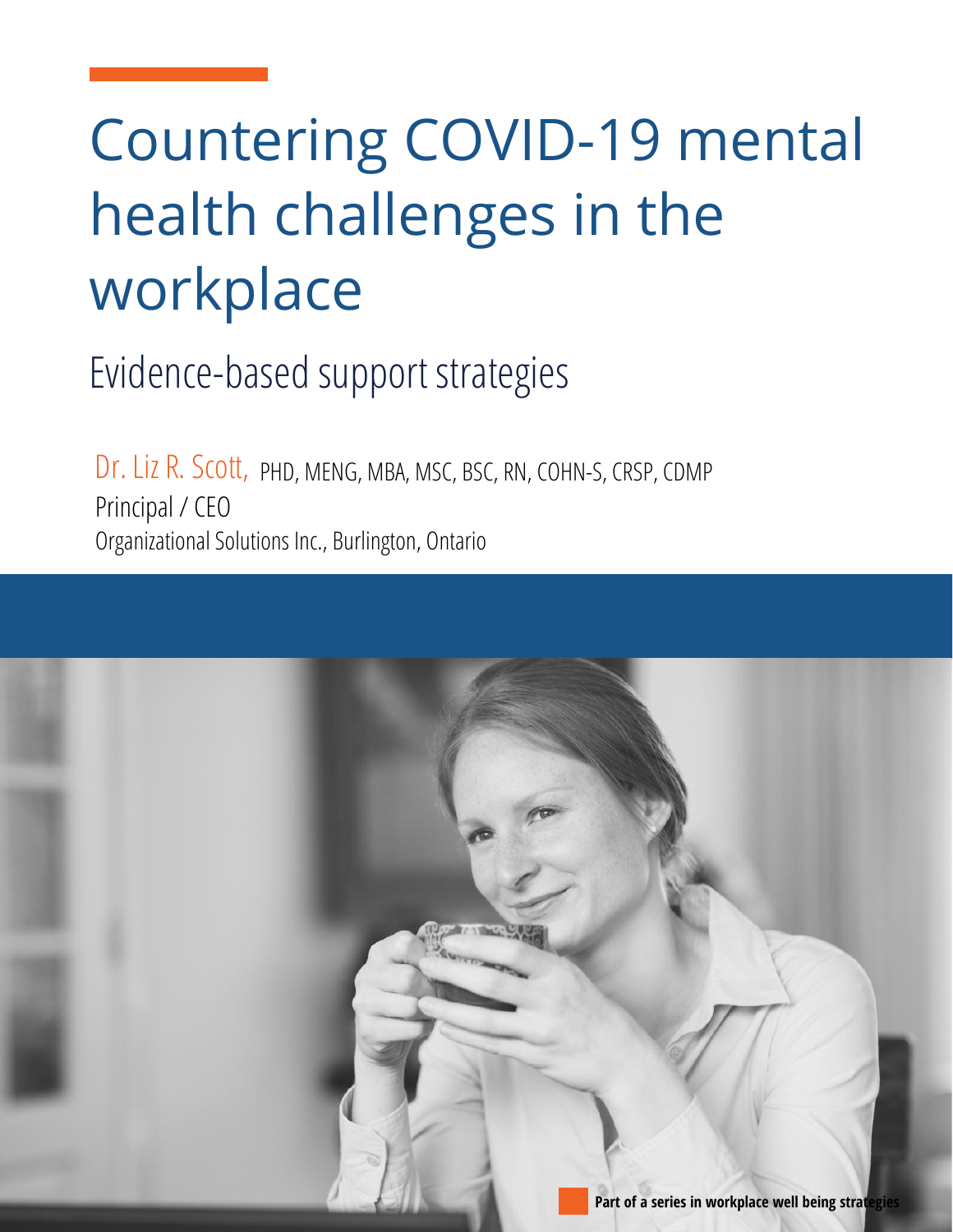### Evidence-based support strategies

# Countering COVID-19 mental health challenges in the workplace



*Dr. Liz R. Scott is the CEO and Principal of Organizational Solutions Inc., a leading workplace absence management firm.*

It is important to acknowledge that COVID-19 has resulted in an increase in mental health concerns. It is also vital to review the emerging evidence-based mental health support strategies.

The evidence supports an anticipated wave of mental health claims, and the ripples will last for years beyond the cure. The CDC believes it is possible to compare the COVID-19 pandemic to crisis situations.<sup>1</sup> In crisis situations similar to the pandemic, people have absorbed and reacted to the information flow in different ways. One of the first and essential elements is clear communication. The public needs to feel that their actions can reduce the risk of harm.<sup>2</sup> There are essential components in the preparation and

coordination of mental health support. The following will summarize these in three broad structured categories of Organizational, Social, and Individual.

#### **Information Overload**

It is known that during a crisis, due to the high stress and an overwhelming range of emotions that are present, individuals can miss key safety messages. The overwhelmed response can result in not hearing information fully due to the excess of mixed facts, lack of ability to remember, and misinterpretation of crucial action messages. The ability to reason logically may result in reversion to bad habits or poor reactions.



<sup>&</sup>lt;sup>1</sup> Crisis Centers for Disease Control and Prevention, 2014.

<sup>&</sup>lt;sup>2</sup> CDC, 2014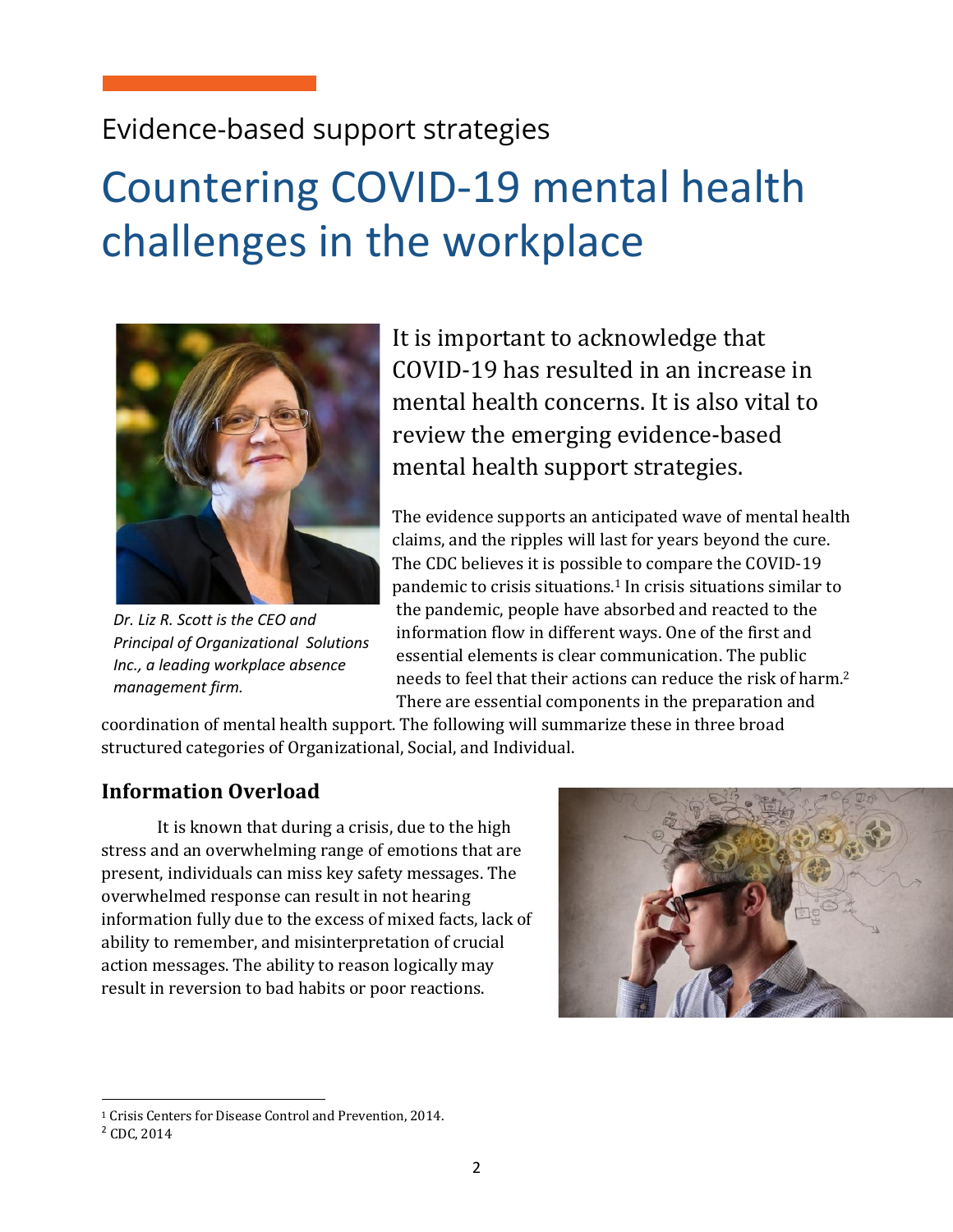#### **Psychological Responses**

It is important to acknowledge that the emergence of mental health issues during the pandemic crisis is common. Everyone has personal reactions ranging in multiple levels of psychological response. These may include fear, dread, anxiety, hopelessness, helplessness, denial, and in some cases, panic.<sup>3</sup> These are normal reactions when an environment quickly changes. The uncertainty disrupts the normal balance and sense of control and may even distort one's sense of purpose.<sup>4</sup> Fear is further fueled by the dramatic forced social isolation and breakdown of social structures, disrupting the freedoms of life that we take for granted.<sup>5</sup>

#### **Effective Interventions**

It has been suggested that we can look at mental health in the same pattern we implemented for COVID-19 isolation. How can we flatten the COVID-19 mental health curve? Ransing et al. (2020) have indicated that we can anticipate the curves. The curve's first peak is associated with inadequate information, myths, junk information, and misinformation.<sup>6</sup> This can result in many psychological symptoms, including fear, distress, panic, depression, anxiety,



*Anticipating the curves can help us flatten the COVID-19 mental health curve, just as we did for the pandemic itself.*

adjustment disorders, suicidal ideation, and panic attacks.<sup>7</sup> Adding to the risk are social isolation, social exclusion, unemployment, housing or income risk, threat or risk of contagion, infobesity, grief, loss, or partner psychological or physical violence.<sup>8</sup> The curve will flatten when the information is available, and community resilience starts to build. However, another peak curve emerges when the economic damage emerges, social disruption occurs, and news of deaths emerges.<sup>9</sup> Some individuals will experience post-traumatic stress disorder symptoms with stress, grief, depression, and relapse of pre-existing mental health conditions. $10$ 

One of the aspects that can help flatten the COVID-19 mental health curve is prevention and

access to care.<sup>11</sup> Early intervention has been noted as an essential element in the treatment and recovery from mental health conditions<sup>12</sup>. Organizations play an important role in the prevention

- <sup>7</sup> Ransing et al., 2020
- <sup>8</sup> Hamouche, 2020; Ransing et al., 2020
- $9$  Carbone, 2020; Ransing et al., 2020
- $10$  Hamouche, 2020; Ransing et al., 2020

<sup>&</sup>lt;sup>3</sup> Galea et al., 2020; Usher et al., 2020

<sup>&</sup>lt;sup>4</sup> Lin et al., 2013; Rubin & Wessely, 2020

<sup>5</sup> Usher et al., 2020

<sup>&</sup>lt;sup>6</sup> Ransing et al., 2020

<sup>&</sup>lt;sup>11</sup> Carbone, 2020

<sup>12</sup> Anderson et al., 2020; Carbone, 2020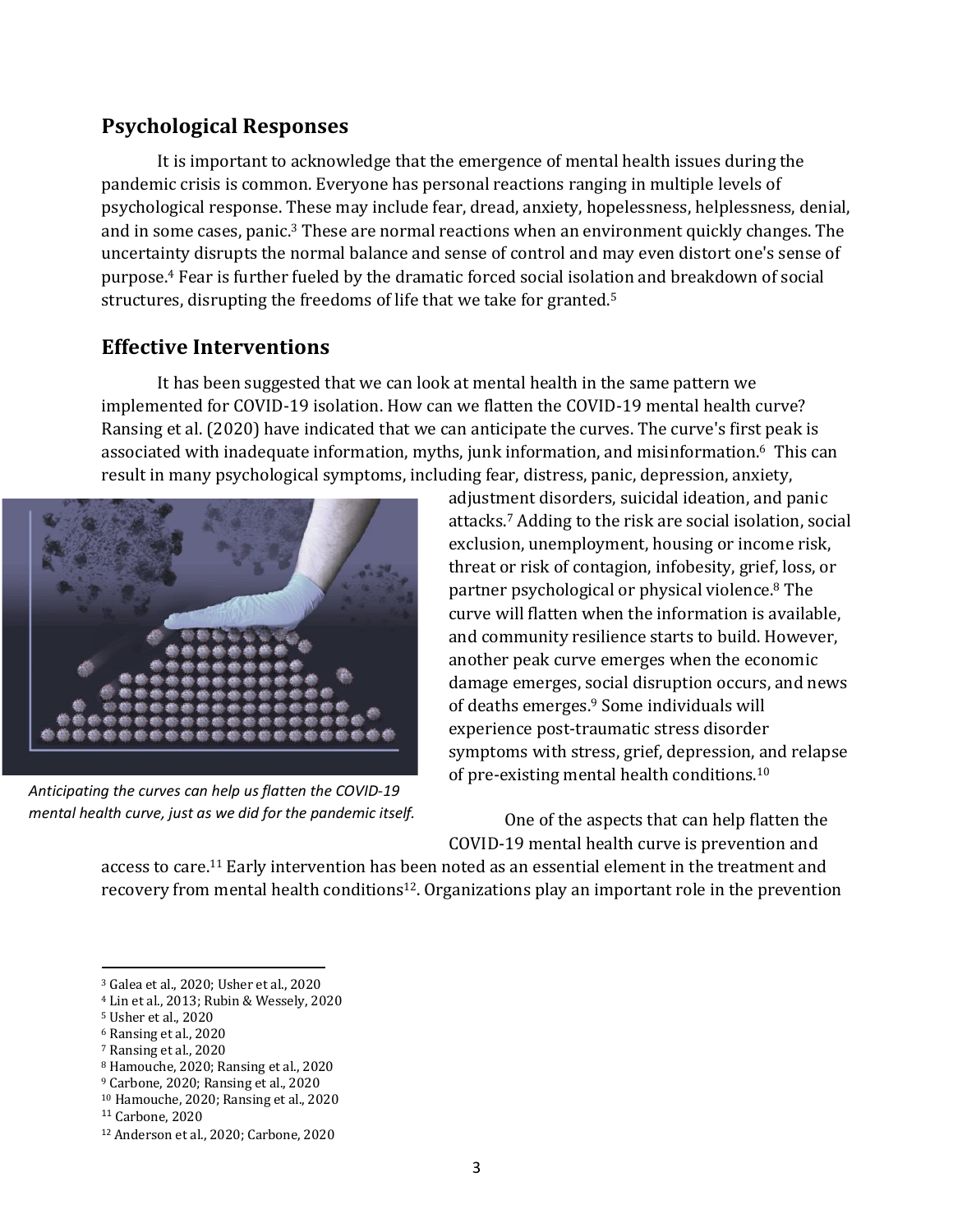of the mental health tsunami. In fact, there are three dimensions, including organizational, institutional, and individual aspects. $13$ 

#### **Organizational Solutions**

Organizations can play a vital role in assisting with the prevention of mental health concerns. Naturally, the first step is ensuring the health and safety of the workplace and adhering to social distancing and other mandated recommendations.<sup>14</sup> There is a full range of occupations that could experience different health and safety risks. As an example, someone in a health care

setting would have a higher risk of exposure than someone working independently with little social interaction.<sup>15</sup> Workplaces can develop health and safety plans to prevent the risk of the spread of the virus within the organization. The policy generally follows guidelines set out by the Federal or Provincial government bodies. There is a need for training and compliance monitoring to accompany policy. Environmental protections are meant to protect employees from harm, and clear preventative measures help build trust, which can help reduce stress levels. In many white-collar environments, work from home has become popular. This had some positives of allowing for isolation and protection from exposure. However, there are negative impacts on mental health that

## $66$

Preparation is key to flattening the mental health curve that's part of COVID-19. Have a ready infrastructure on hand; such as mental health first aid, online tools and telecounseling.

emerge from social isolation, multiple priorities in the home environment, boundary issues between personal and business perspective, lack of job instruction interactions, and complex teamwork issues.<sup>16</sup>

Having infrastructure ready can assist, such as mental health first aid, online tools, telecounseling, prompt access to care, and peer support networks.<sup>17</sup> Psychiatrists have formulated a series of interventions that can dampen the curve, including psychological first aid within companies, specific clinics or cells for treatment, training for front line health care workers, technology connections, clear and accurate communication, dispute of myths and misinformation, communication accurate information via social media, reduce the "infodemic" where possible, coordination and collaboration of primary health care providers with a specialist, digital support groups, peer support groups, and instillation of hope.<sup>18</sup> Skills building is also essential to garnering social, emotional, and resilience essential for mental wellbeing.

<sup>&</sup>lt;sup>13</sup> Hamouche, 2020

<sup>&</sup>lt;sup>14</sup> Anderson et al., 2020; Hamouche, 2020

<sup>&</sup>lt;sup>15</sup> Hamouche, 2020

<sup>&</sup>lt;sup>16</sup> Galea et al., 2020; Giorgi et al., 2020; Hamouche, 2020; Usher et al., 2020

 $17$  Anderson et al., 2020; Carbone, 2020; Ransing et al., 2020

<sup>18</sup> Galea et al., 2020; Ransing et al., 2020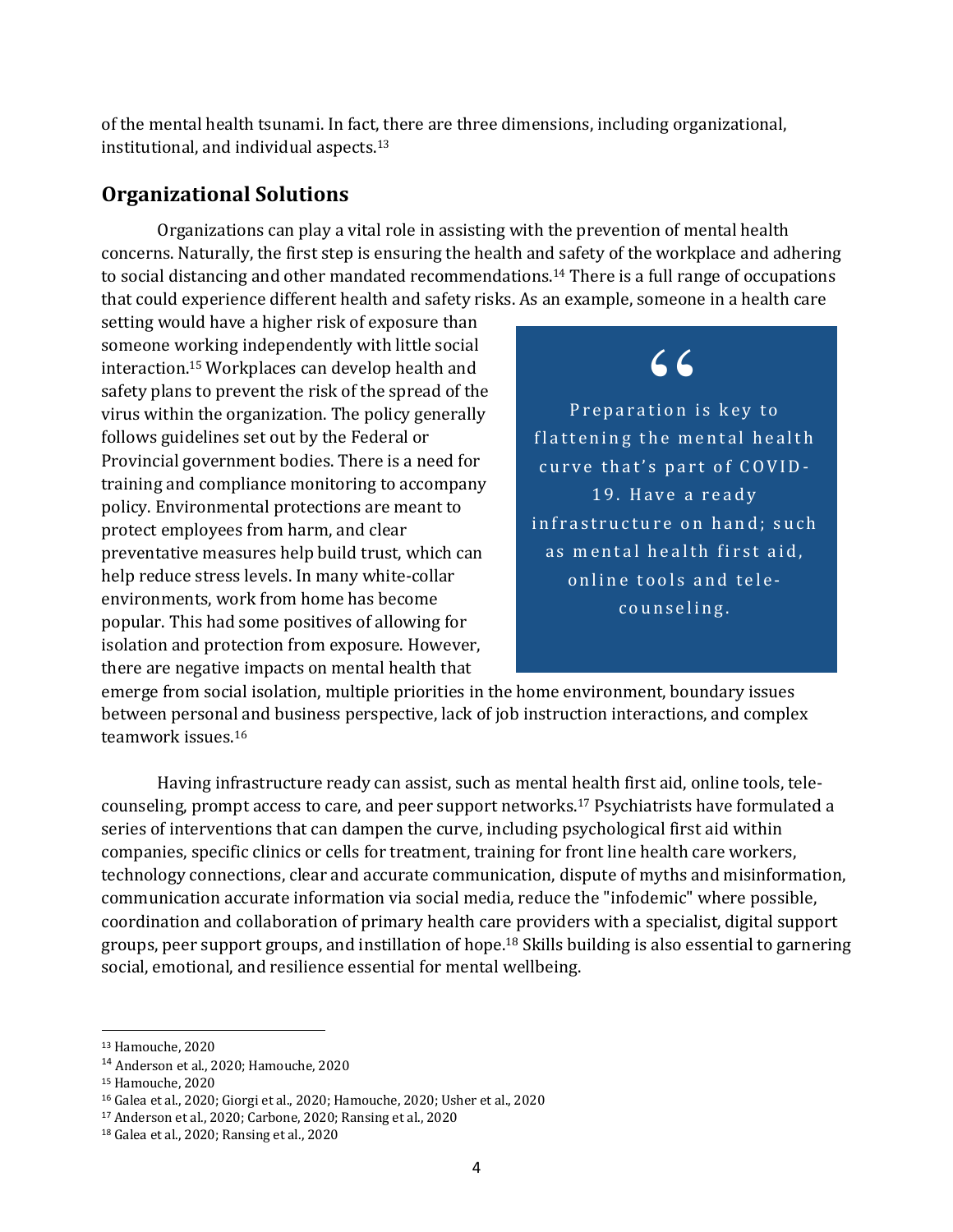Optimizing communication and transparency is an important human resource role throughout the pandemic.<sup>19</sup> Managers should maintain continuous communication with their work teams, whether onsite or virtual. The more employees are involved with planning and preparation, the lower the stress level and higher the team cohesion.<sup>20</sup> There will need to be strong consideration and planning for post-pandemic resumption of organizational operations to reduce the fear of the unknown.<sup>21</sup> Having strong return to work planning is essential either from a mental health disability or a physical disability.<sup>22</sup> A clear plan, including a graduated return to work, team member supports, accompanied by expectations, is required.<sup>23</sup> Time management strategies are important to emphasize, and idol time has been shown to leave room for bad habits to creep in. $24$ 

Social support within the workplace is a strong protective factor for co-workers. Managers fostering a safe environment are key to successfully returning to work.<sup>25</sup> Paying attention to the prevention of mental health stigmatization is also key. Employees need to feel comfortable seeking assistance and discussing challenges with their peers.<sup>26</sup> Reinforcing no gossip and zero tolerance anti-discrimination policies is also a valuable tool to protect employees' health, safety, and wellbeing.<sup>27</sup>

Peer mentoring has emerged as an initiative that employers can assist in facilitating. Providing the opportunity for volunteers to be trained in mental health first aid and provide peer support, a difference can be made. $^{28}$ 



*Employees must feel comfortable seeking assistance and discussing challenges with their peers if they're going to manage significant change.*

#### **Social Program Solutions**

<sup>19</sup> Brooks et al., 2020; Carbone, 2020; Giorgi et al., 2020

 $20$  Brooks et al., 2020; Carbone, 2020; Giorgi et al., 2020

<sup>&</sup>lt;sup>21</sup> Brooks et al., 2020

<sup>&</sup>lt;sup>22</sup> Anderson et al., 2020; Pandey, 2020; Tan et al., 2020

<sup>&</sup>lt;sup>23</sup> Bastien & Corbière, 2019; Durand et al., 2017; Negrini et al., 2018

<sup>&</sup>lt;sup>24</sup> Brooks et al., 2020; Greenberg et al., 2020; Mackolil & Mackolil, 2020

 $25$  Amick et al.,  $2017$ ; Brooks et al.,  $2020$ ; Dewa et al.,  $2016$ 

<sup>&</sup>lt;sup>26</sup> Brooks et al., 2020; Zhou et al., 2020

<sup>&</sup>lt;sup>27</sup> Brooks et al., 2020

<sup>&</sup>lt;sup>28</sup> Rastegar Kazerooni et al., 2020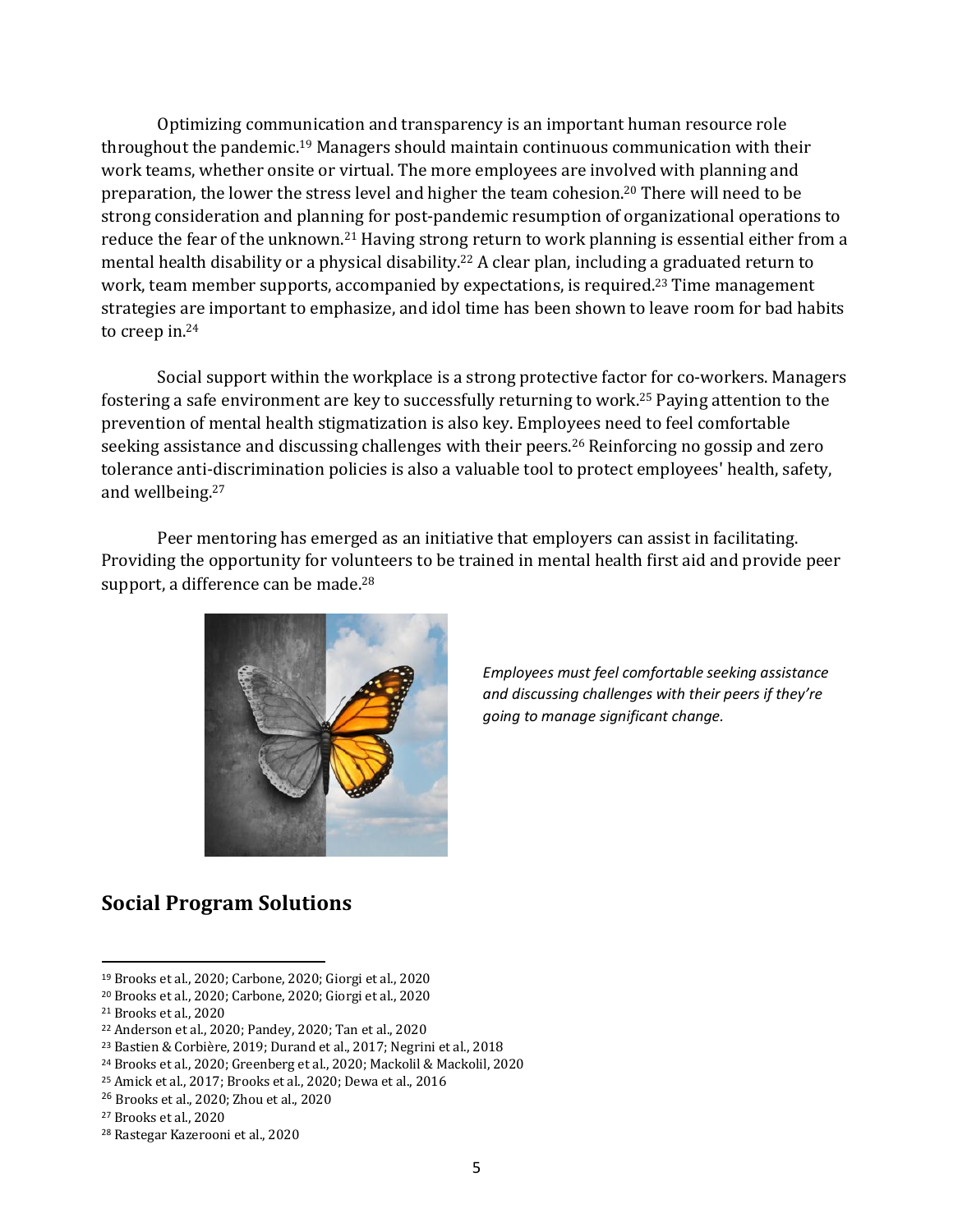The Canadian government has implemented several mental health programs to assist in facilitating access to mental health resources. There is some evidence that the lack of mental health professionals' availability has increased the risk of distress.<sup>29</sup> Some of the programs made available to Canadians include government-funded iCBT and Wellness Together Canada. In 2019, CMHA launched a free, guided self-help program. Additionally, many mental health resources exist online merely through a quick Google search.

In many countries, including Canada, the government implemented financial security programs to help reduce the psychological stress brought on by economic issues. Including direct payments, loans, and guarantees.<sup>30</sup> They also commenced frequent campaigns to update the community on the status of the COVID-19 spread. This was an essential aspect of assistance given the abundance of misinformation available in social media.<sup>31</sup>

#### **Individual Solutions**

Studies continue to emerge on predisposing factors that make some individuals more susceptible to mental health reactions.<sup>32</sup> It has been determined that those with little social support, limited access to online communities, unemployed, vulnerable due to other health conditions, more senior in age, history of mental health, and diminished cognitive skills, were more likely to exhibit psychological conditions.<sup>33</sup>

Communicating with each other, exchanging thoughts, having discussions, recommending stress management techniques, relaxation ideas, and encouragement of exercise, online contact with family or friends, and time management.<sup>34</sup> Another practical step is managing media consumption, accessing factual information, and finding ways to foster social connections. Lack of interpersonal communication has been linked to poor physical, emotional, and mental health.<sup>35</sup> As social beings, we need each other.

The evidence-based research is starting to emerge. The information presented in this paper is *meant to assist workplace managers, occupational health, and human resource professionals in* designing appropriate policies and plans to assist in the protection of workforce mental health. In the *face of "infobesity"* and random social media opinions, it is vital to use the factual literature *emerging* to ensure appropriate strategies to mitigate the mental health tsunami.

 $29$  Brooks et al., 2020; Ho et al., 2020; Zhang et al., 2020; Zhou et al.

<sup>&</sup>lt;sup>30</sup> Hamouche, 2020

<sup>31</sup> Garfin et al., 2020

<sup>&</sup>lt;sup>32</sup> Busfield, 1997; Considine et al., 2017; Koopmans et al., 2010

<sup>33</sup> Chiu et al., 2020; Luo et al., 2020; Yang et al., 2020

<sup>&</sup>lt;sup>34</sup> Rastegar Kazerooni et al., 2020

<sup>35</sup> Baumeister & Leary, 1995; Bowling, 1995; Galea et al., 2020; Prang et al., 2015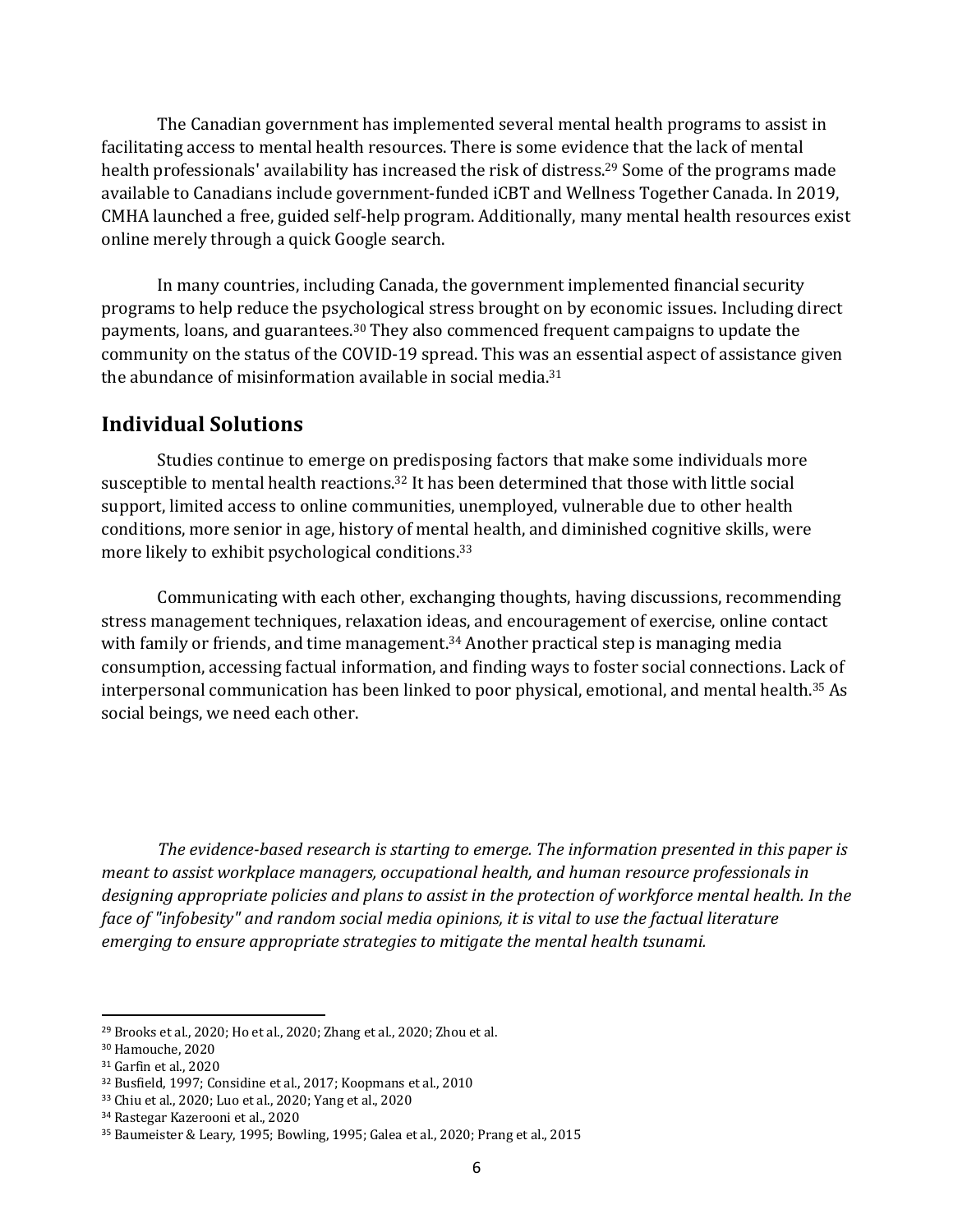#### **References**

- Amick, B. C., Lee, H., Hogg-Johnson, S., Katz, J. N., Brouwer, S., Franche, R.-L., & Bültmann, U. (2017). How do organizational policies and practices affect return to work and work role functioning following a musculoskeletal injury? *Journal of Occupational Rehabilitation*, 27(3), 393-404. https://doi.org/10.1007/s10926-016-9668-8
- Anderson, M., Mckee, M., & Mossialos, E. (2020). Developing a sustainable exit strategy for COVID-19: Health, economic and public policy implications. *Journal of the Royal Society of Medicine*, *113*(5), 176–178. https://doi.org/10.1177/0141076820925229
- Bastien, M. F., & Corbière, M. (2019). Return-to-work following depression: What work accommodations do employers and human resources directors put in place? *Journal of Occupational Rehabilitation*, *29*(2), 423–432. https://doi.org/10.1007/s10926-018-9801-y
- Baumeister, R. F., & Leary, M. R. (1995). The need to belong: Desire for interpersonal attachments as a fundamental human motivation. *Psychological Bulletin*, 117(3), 497-529. https://doi.org/10.1037/0033-2909.117.3.497
- Bowling, A. (1995). What things are important in people's lives? A survey of the public's judgements to inform scales of health related quality of life. *Social Science & Medicine*, *41*(10), 1447–1462. https://doi.org/10.1016/0277-9536(95)00113-L
- Brooks, S. K., Webster, R. K., Smith, L. E., Woodland, L., Wessely, S., Greenberg, N., & Rubin, G. J. (2020). The psychological impact of quarantine and how to reduce it: Rapid review of the evidence. The Lancet, 395(10227), 912-920. https://doi.org/10.1016/S0140-6736(20)30460-8
- Busfield, J. (1997). *Men, women and madness: Understanding gender and mental disorder* (2. Dr.). Macmillan.
- Carbone, S. R. (2020). Flattening the curve of mental ill-health: The importance of primary prevention in managing the mental health impacts of COVID-19. *Mental Health & Prevention, 19, 200185. https://doi.org/10.1016/j.mhp.2020.200185*
- Centers for Disease Control and Prevention (2014). *Crisis and emergency risk communication* Retrieved May 17, 2020, from https://emergency.cdc.gov/cerc/manual/index.asp
- Chiu, M., Amartey, A., Wang, X., Vigod, S., & Kurdyak, P. (2020). Trends in objectively measured and perceived mental health and use of mental health services: A population-based study in Ontario, 2002–2014. *Canadian Medical Association Journal*, *192*(13), E329–E337. https://doi.org/10.1503/cmaj.190603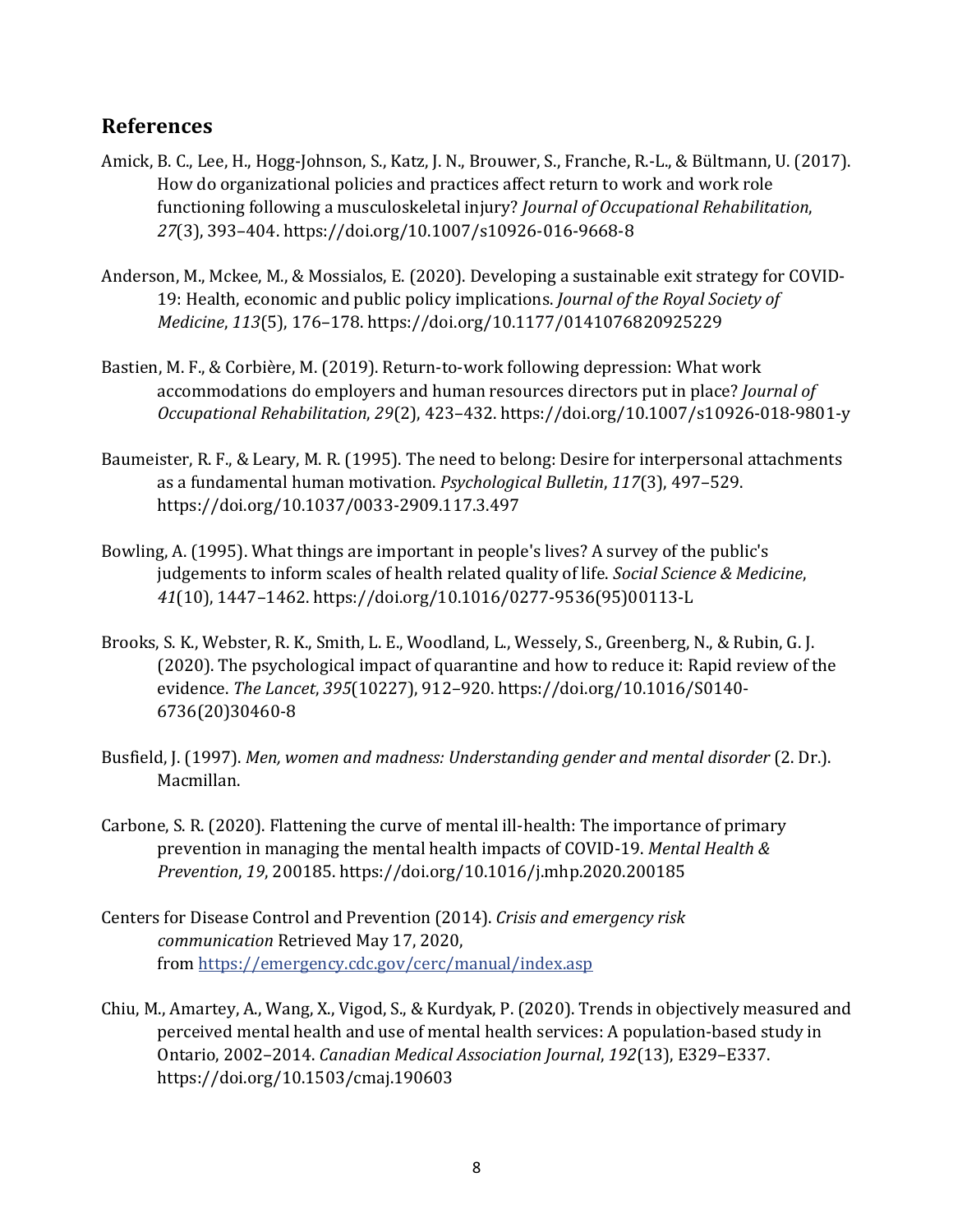- Considine, R., Tynan, R., James, C., Wiggers, J., Lewin, T., Inder, K., Perkins, D., Handley, T., & Kelly, B. (2017). The contribution of individual, social and work characteristics to employee mental health in a coal mining industry population. *PLOS ONE*, 12(1), e0168445. https://doi.org/10.1371/journal.pone.0168445
- Dewa, C. S., Trojanowski, L., Joosen, M. C. W., & Bonato, S. (2016). Employer best practice guidelines for the return to work of workers on mental disorder-related disability leave: A systematic review. The Canadian Journal of Psychiatry, 61(3), 176-185. https://doi.org/10.1177/0706743716632515
- Durand, M. J., Nastasia, I., Coutu, M. F., & Bernier, M. (2017). Practices of return-to-work coordinators working in large organizations. *Journal of Occupational Rehabilitation*, 27(1), 137–147. https://doi.org/10.1007/s10926-016-9640-7
- Galea, S., Merchant, R. M., & Lurie, N. (2020). The Mental Health Consequences of COVID-19 and Physical Distancing: The Need for Prevention and Early Intervention. *JAMA Internal Medicine, 180*(6), 817. https://doi.org/10.1001/jamainternmed.2020.1562
- Garfin, D. R., Silver, R. C., & Holman, E. A. (2020). The novel coronavirus (COVID-2019) outbreak: Amplification of public health consequences by media exposure. *Health Psychology*, 39(5), 355–357. https://doi.org/10.1037/hea0000875
- Giorgi, G., Lecca, L. I., Alessio, F., Finstad, G. L., Bondanini, G., Lulli, L. G., Arcangeli, G., & Mucci, N. (2020). COVID-19-Related Mental Health Effects in the Workplace: A Narrative Review. *International Journal of Environmental Research and Public Health, 17(21), 7857.* https://doi.org/10.3390/ijerph17217857
- Greenberg, N., Docherty, M., Gnanapragasam, S., & Wessely, S. (2020). Managing mental health challenges faced by healthcare workers during covid-19 pandemic. *BMJ*, m1211. https://doi.org/10.1136/bmj.m1211
- Hamouche, S. (2020). COVID-19 and employees' mental health: Stressors, moderators and agenda for organizational actions. *Emerald Open Research*, 2, 15. https://doi.org/10.35241/emeraldopenres.13550.1
- Ho, C. S., Chee, C. Y., & Ho, R. C. (2020). Mental Health Strategies to Combat the Psychological Impact of COVID-19 Beyond Paranoia and Panic. *Annals of the Academy of Medicine*, *Singapore,* 49(3), 155-160.
- Koopmans, P. C., Roelen, C. A., Bültmann, U., Hoedeman, R., van der Klink, J. J., & Groothoff, J. W. (2010). Gender and age differences in the recurrence of sickness absence due to common mental disorders: A longitudinal study. *BMC Public Health*, 10(1), 426. https://doi.org/10.1186/1471-2458-10-426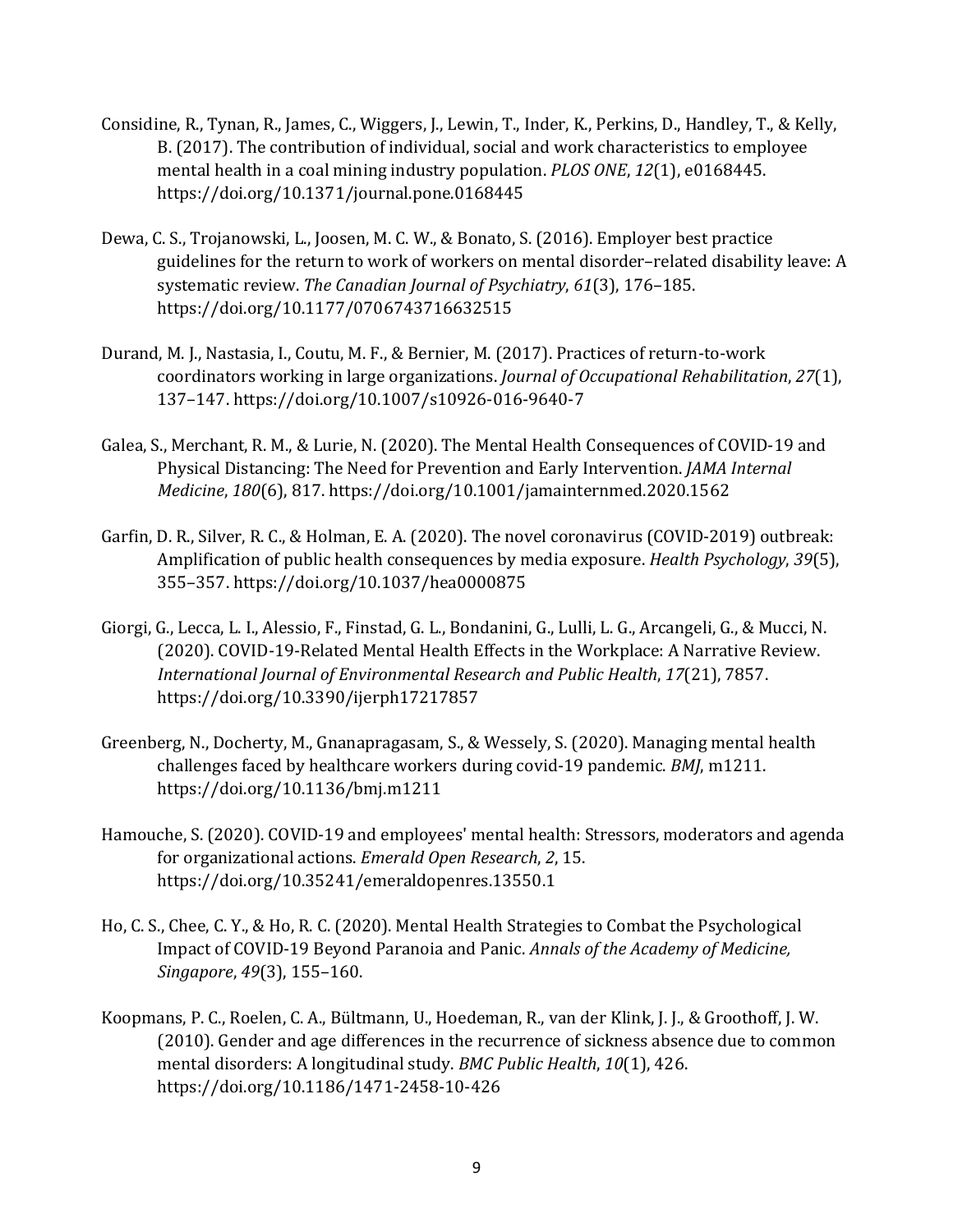- Lin, K.-H., Guo, N.-W., Shiao, S.-C., Liao, S.-C., Hu, P.-Y., Hsu, J.-H., Hwang, Y.-H., & Guo, Y. L. (2013). The Impact of Psychological Symptoms on Return to Work in Workers After Occupational Injury. *Journal of Occupational Rehabilitation*, *23*(1), 55–62. https://doi.org/10.1007/s10926-012-9381-1
- Luo, Y., Chua, C. R., Xiong, Z., Ho, R. C., & Ho, C. S. H. (2020). A Systematic Review of the Impact of Viral Respiratory Epidemics on Mental Health: An Implication on the Coronavirus Disease 2019 Pandemic. *Frontiers in Psychiatry*, *11*, 565098. https://doi.org/10.3389/fpsyt.2020.565098
- Mackolil, J., & Mackolil, J. (2020). Addressing psychosocial problems associated with the COVID-19 lockdown. Asian Journal of Psychiatry, 51, 102156. https://doi.org/10.1016/j.ajp.2020.102156
- Negrini, A., Corbière, M., Lecomte, T., Coutu, M. F., Nieuwenhuijsen, K., St-Arnaud, L., Durand, M.-J., Gragnano, A., & Berbiche, D. (2018). How can supervisors contribute to the return to work of employees who have experienced depression. *Journal of Occupational Rehabilitation*, *28*(2), 279–288. https://doi.org/10.1007/s10926-017-9715-0
- Pandey, M. (2020). The Impact of Pandemic COVID -19 in Workplace. *European Journal of Business and Management*. https://doi.org/10.7176/EJBM/12-15-02
- Prang, K.-H., Newnam, S., & Berecki-Gisolf, J. (2015). The impact of family and work-related social support on musculoskeletal injury outcomes: A systematic review. *Journal of Occupational Rehabilitation*, *25*(1), 207–219. https://doi.org/10.1007/s10926-014-9523-8
- Ransing, R., Adiukwu, F., Pereira-Sanchez, V., Ramalho, R., Orsolini, L., Teixeira, A. L. S., Gonzalez-Diaz, J. M., Pinto da Costa, M., Soler-Vidal, J., Bytyçi, D. G., El Hayek, S., Larnaout, A., Shalbafan, M., Syarif, Z., Nofal, M., & Kundadak, G. K. (2020). Mental Health Interventions during the COVID-19 Pandemic: A Conceptual Framework by Early Career Psychiatrists. *Asian Journal of Psychiatry*, *51*, 102085. https://doi.org/10.1016/j.ajp.2020.102085
- Rastegar Kazerooni, A., Amini, M., Tabari, P., & Moosavi, M. (2020). Peer mentoring for medical students during the COVID-19 pandemic via a social media platform. *Medical Education*, *54*(8), 762–763. https://doi.org/10.1111/medu.14206
- Rubin, G. J., & Wessely, S. (2020). The psychological effects of quarantining a city. *BMJ*, m313. https://doi.org/10.1136/bmj.m313
- Tan, W., Hao, F., McIntyre, R. S., Jiang, L., Jiang, X., Zhang, L., Zhao, X., Zou, Y., Hu, Y., Luo, X., Zhang, Z., Lai, A., Ho, R., Tran, B., Ho, C., & Tam, W. (2020). Is returning to work during the COVID-19 pandemic stressful? A study on immediate mental health status and psychoneuroimmunity prevention measures of Chinese workforce. *Brain, Behavior, and Immunity*, *87*, 84–92. https://doi.org/10.1016/j.bbi.2020.04.055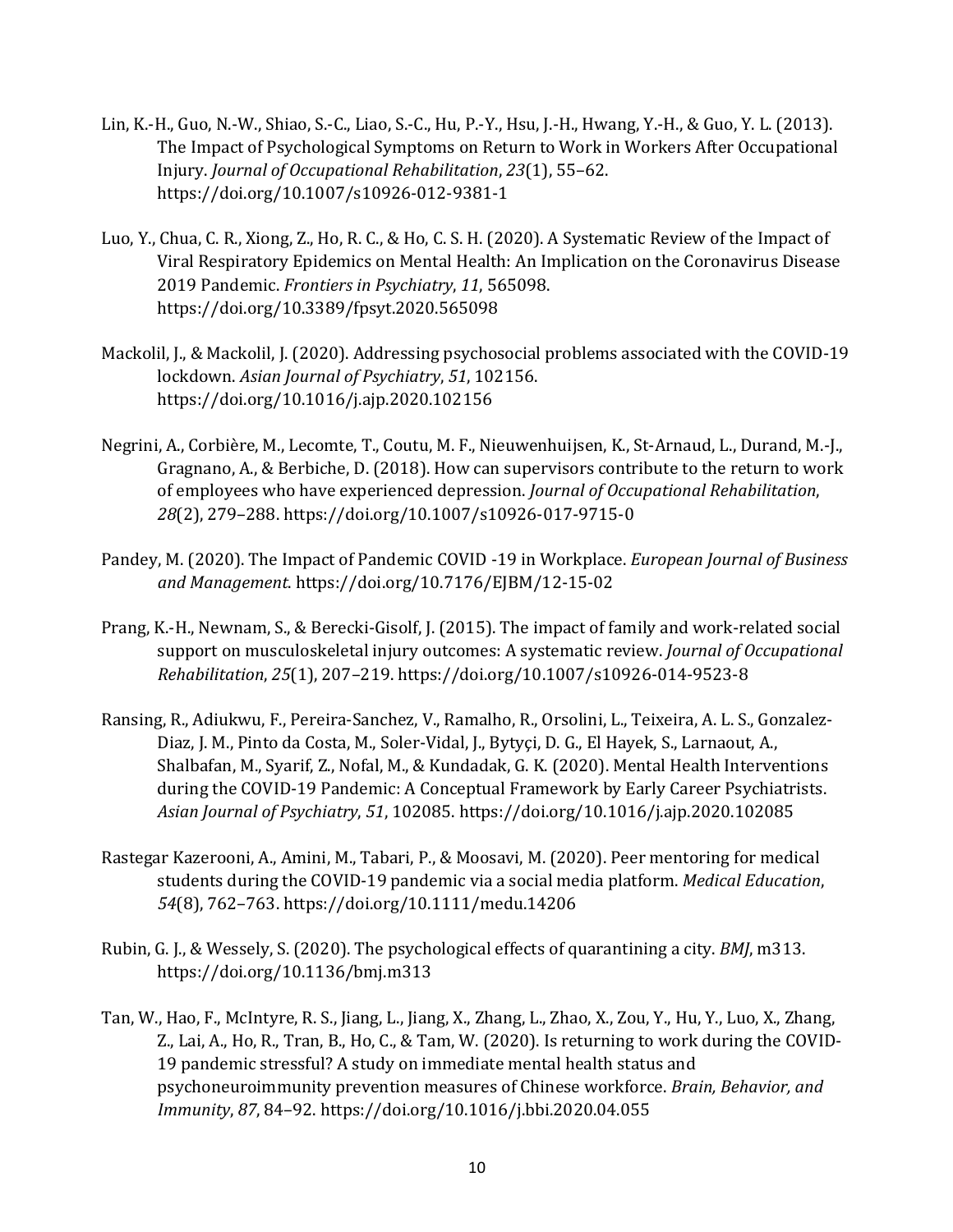- Usher, K., Durkin, J., & Bhullar, N. (2020). The COVID-19 pandemic and mental health impacts. *International Journal of Mental Health Nursing*, *29*(3), 315–318. https://doi.org/10.1111/inm.12726
- Yang, L., Yin, J., Wang, D., Rahman, A., & Li, X. (2020). Urgent need to develop evidence-based selfhelp interventions for mental health of healthcare workers in COVID-19 pandemic. *Psychological Medicine*, 1–2. https://doi.org/10.1017/S0033291720001385
- Zhang, J., Wu, W., Zhao, X., & Zhang, W. (2020). Recommended psychological crisis intervention response to the 2019 novel coronavirus pneumonia outbreak in China: A model of West China Hospital. *Precision Clinical Medicine*, *3*(1), 3–8. https://doi.org/10.1093/pcmedi/pbaa006
- Zhou, X., Snoswell, C. L., Harding, L. E., Bambling, M., Edirippulige, S., Bai, X., & Smith, A. C. (2020). The Role of Telehealth in Reducing the Mental Health Burden from COVID-19. Telemedicine *and E-Health*, *26*(4), 377–379. https://doi.org/10.1089/tmj.2020.0068